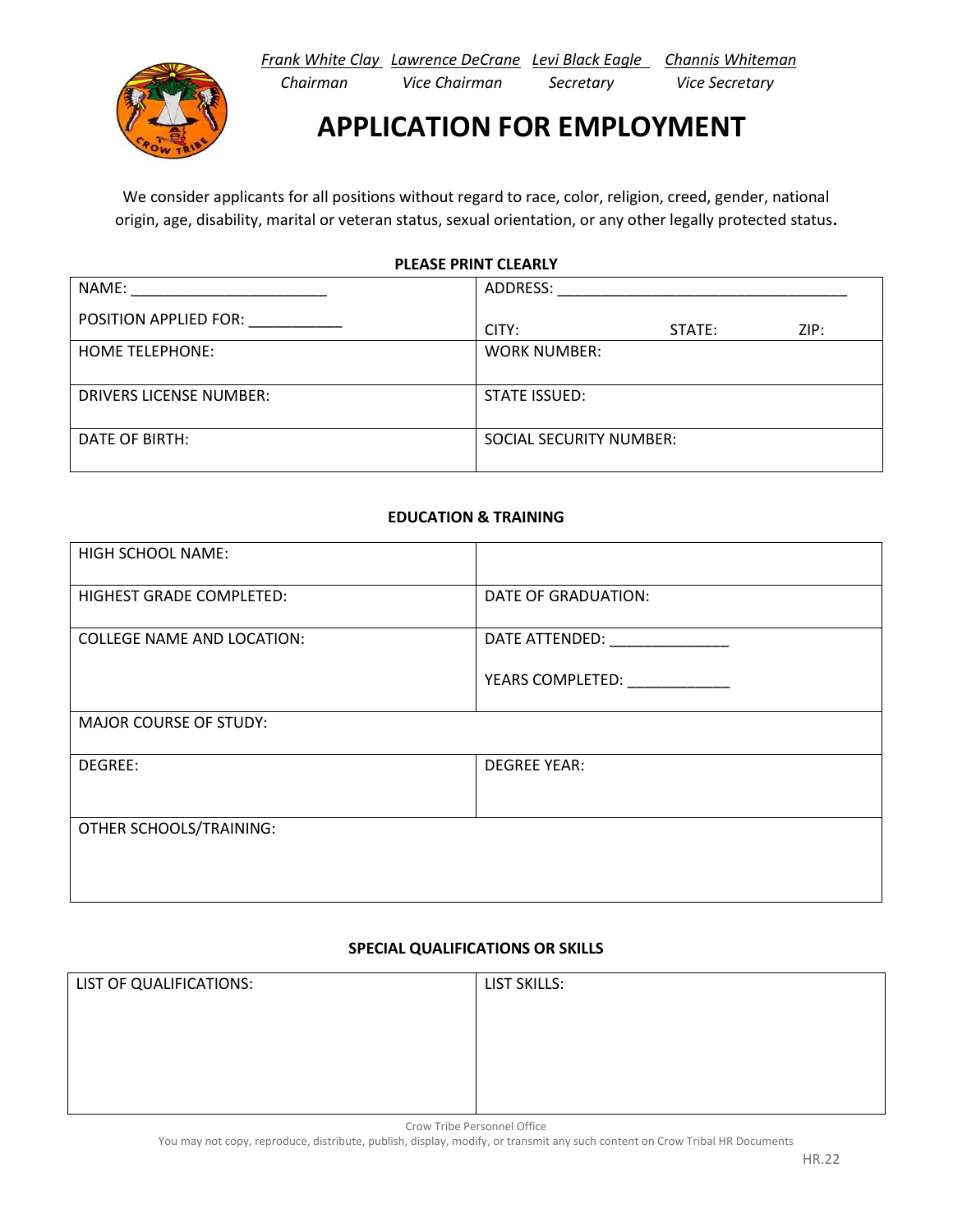*Frank White Clay Lawrence DeCrane Levi Black Eagle Channis Whiteman*



 *Chairman Vice Chairman Secretary Vice Secretary*

## **APPLICATION FOR EMPLOYMENT**

**PERSONAL REFERENCES**

| NAME/OCCUPATION: | ADDRESS: | TELEPHONE: |
|------------------|----------|------------|
|                  |          |            |
|                  |          |            |
|                  |          |            |
|                  |          |            |
|                  |          |            |

| <b>Please Print Clearly</b>                 |                                                                                                                       |  |
|---------------------------------------------|-----------------------------------------------------------------------------------------------------------------------|--|
| <b>CURRENT EMPLOYER NAME &amp; ADDRESS:</b> | POSITION TITLE: _____________________                                                                                 |  |
|                                             | SALARY/WAGE: ___________________________________                                                                      |  |
|                                             |                                                                                                                       |  |
| <b>REASON FOR LEAVING:</b>                  | DATE EMPLOYED                                                                                                         |  |
|                                             |                                                                                                                       |  |
| SUPERVISOR:                                 | <b>PHONE NUMBER:</b>                                                                                                  |  |
|                                             |                                                                                                                       |  |
| PREVIOUS EMPLOYER NAME & ADDRESS:           |                                                                                                                       |  |
|                                             | SALARY/WAGE: ________________                                                                                         |  |
| <b>REASON FOR LEAVING:</b>                  |                                                                                                                       |  |
|                                             | DATE EMPLOYED                                                                                                         |  |
|                                             |                                                                                                                       |  |
| SUPERVISOR:                                 | <b>PHONE NUMBER:</b>                                                                                                  |  |
|                                             |                                                                                                                       |  |
| PREVIOUS EMPLOYER NAME & ADDRESS:           |                                                                                                                       |  |
|                                             | SALARY/WAGE: ______________                                                                                           |  |
| <b>REASON FOR LEAVING:</b>                  |                                                                                                                       |  |
|                                             | DATE EMPLOYED                                                                                                         |  |
|                                             | FROM: TO:                                                                                                             |  |
| SUPERVISOR:                                 | <b>PHONE NUMBER:</b>                                                                                                  |  |
|                                             |                                                                                                                       |  |
| PREVIOUS EMPLOYER NAME & ADDRESS:           | <u> 1980 - Johann Stoff, deutscher Stoff, der Stoff, der Stoff, der Stoff, der Stoff, der Stoff, der Stoff, der S</u> |  |
|                                             | SALARY/WAGE: _____________                                                                                            |  |
|                                             |                                                                                                                       |  |
| <b>REASON FOR LEAVING:</b>                  | DATE EMPLOYED                                                                                                         |  |
|                                             |                                                                                                                       |  |

Crow Tribe Personnel Office

You may not copy, reproduce, distribute, publish, display, modify, or transmit any such content on Crow Tribal HR Documents